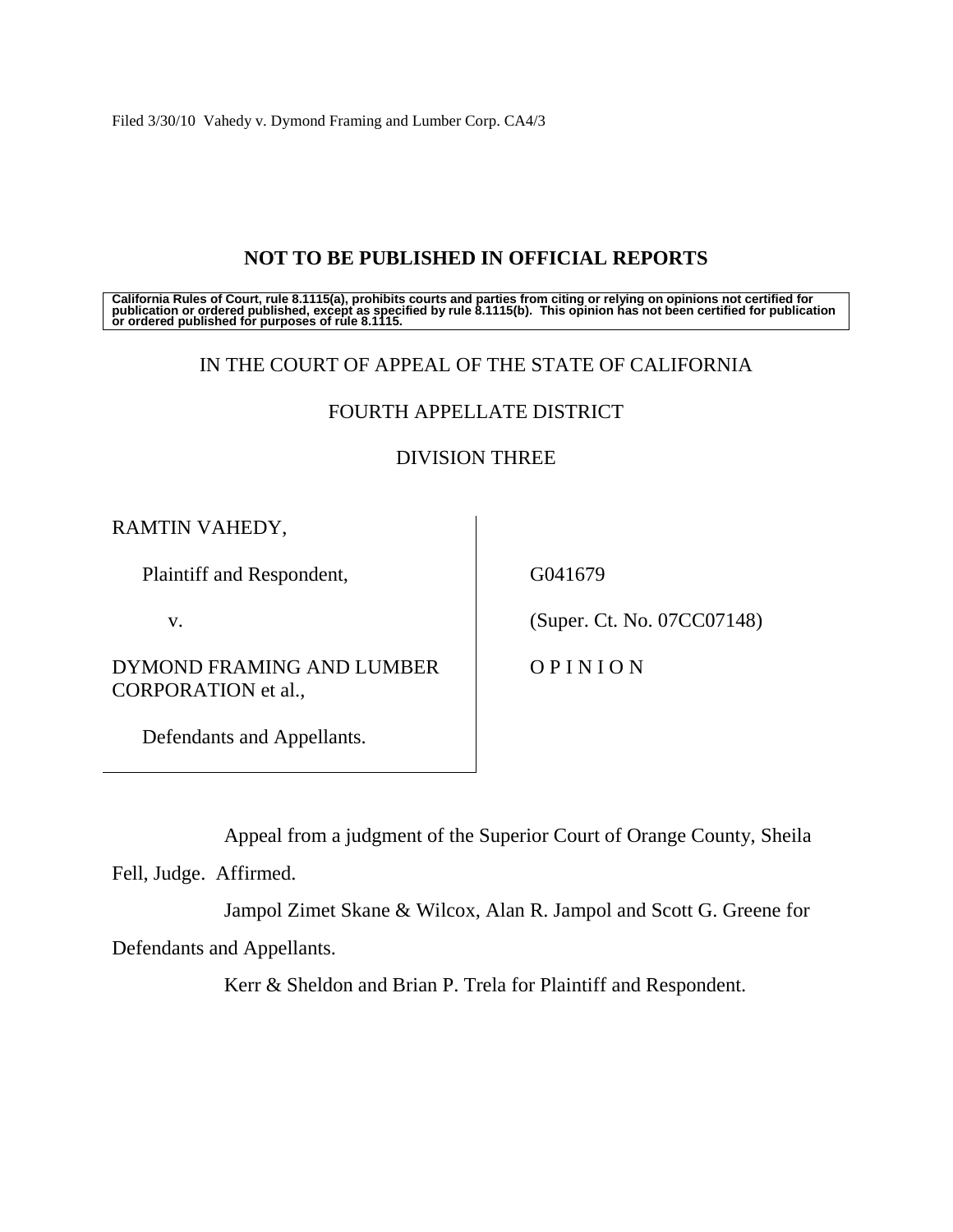Dymond Framing and Lumber Corporation, and Dymond, Inc. (hereafter collectively and in the singular "Dymond"), appeal from a judgment after a jury trial awarding Ramtin Vahedy damages for personal injuries sustained after he suffered a serious accident in his house as it was undergoing remodeling work. The jury was instructed on two theories of negligence: negligence per se based on violation of regulations and safety orders promulgated under California Occupational Safety and Health Act (Cal-OSHA) (Lab. Code, § 6300), and common law negligence. Dymond contends the evidence is insufficient to support a judgment on either theory. We disagree and affirm the judgment.

### FACTS

In January 2007, Vahedy was remodeling his home. He did not hire a general contractor. Rather, Vahedy individually hired licensed subcontractors. Vahedy, who was generally away from home between the hours of 7:00 a.m. and 7:00 p.m., paid his friend, Kourosh Ghazioff, a painting subcontractor, to be his "eyes and ears" on the job and to coordinate the day-to-day activities at the worksite. Ghazioff was responsible for relaying Vahedy"s directions to the various subcontractors and reporting to Vahedy on the progress of the remodel.

The two-story house contained an "L-shaped" staircase leading from the ground floor entryway up to the second floor. A series of stairs led to a landing situated roughly seven feet above the ground floor, yet approximately three feet shy of the second floor. To reach the second floor from the landing, it was then necessary to make a 90-degree turn to the right and ascend three more stairs. Located directly beneath the landing was a ground floor closet containing concrete steps leading down to a wine cellar. As part of the remodel, Vahedy contracted with Dymond to replace the existing "L-shaped" staircase with a circular staircase.

On January 17, 2007, Dymond employees removed the first set of stairs leading from the ground floor to the intermediate landing, as well as the landing itself.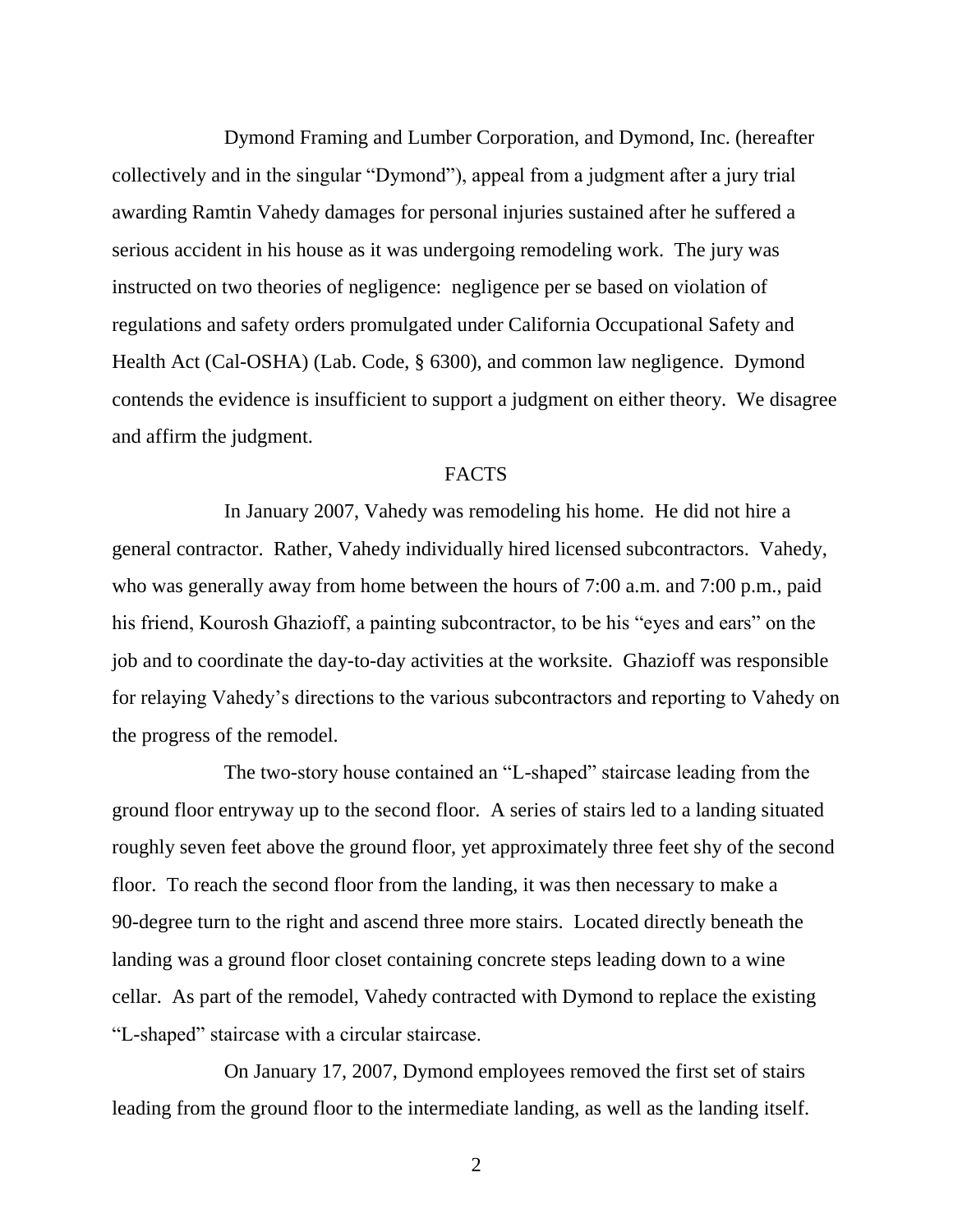At the close of the workday, all that remained was the exposed drywall ceiling, or lid, of the underlying closet. Vahedy and Ghazioff testified no railings or other barriers were placed around the exposed drywall lid. David Guerrero, Dymond"s foreman on the job that day, testified a guardrail was placed on the second floor to prevent access to the removed landing area. However, Guerrero also testified he did not order the placement of a barricade on the edge of the drywall lid that dropped off seven feet to the ground floor because he determined it was inaccessible.

Throughout the day on January 17, Guerrero informed the other subcontractors on the worksite "it was very dangerous" in the area surrounding the stairs. Guerrero gave further instructions that everybody should use the "ladder outside on the deck" rather than the one inside the house to access the second floor.

Additionally, during the workday on January 17, Ghazioff reminded subcontractors to stay away from the staircase and to use the ladder outside the structure to access the second floor. Ghazioff informed Vahedy over the course of three or four telephone conversations the staircase had been removed. He did not specifically tell Vahedy the area surrounding the removed staircase was dangerous, and he did not inform Vahedy of the alternate method of reaching the second floor.

Vahedy visited the house almost daily to inspect the work being done. He regularly would come at night, and had met Rick Dymond, the Dymond official in charge of the staircase project, on two previous evenings at the house. The house was without electricity, so on those nights Vahedy met with Rick Dymond, and when he visited alone, he used a flashlight to navigate the dark structure.

During a telephone conversation on January 17, Vahedy told Ghazioff he was not required to wait for him at the jobsite after work ceased for the day. Ghazioff understood they would meet the following morning, although Vahedy never stated he would not come by the house that evening. Vahedy arrived at the house around 7:00 p.m.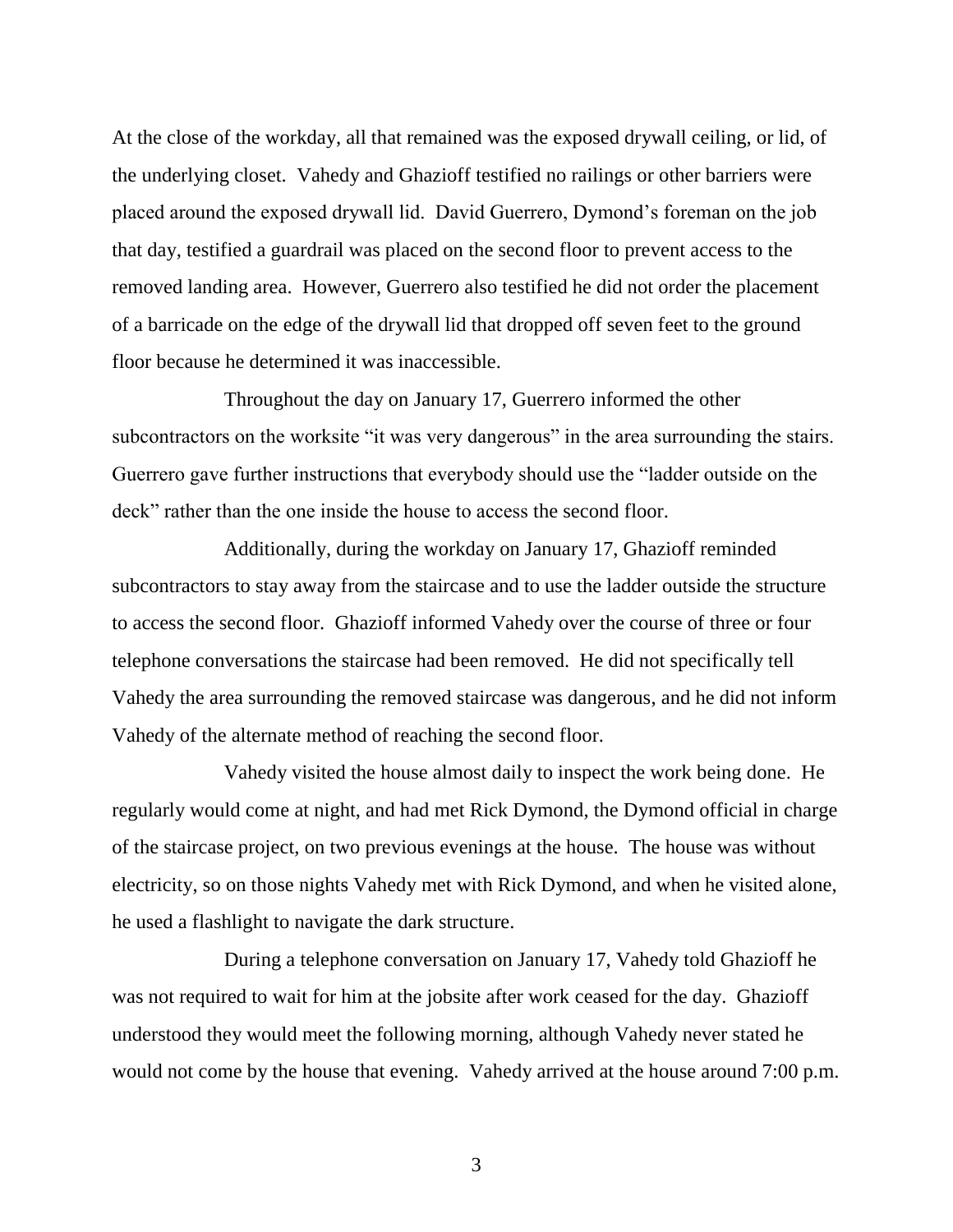that night after all the subcontractors had left. It was dark outside. He entered the house and used his flashlight to first inspect the ground floor.

Flashlight in hand, Vahedy scaled a ladder leading from the ground floor to the area where the intermediate landing once existed. Vahedy testified the ladder was already standing upright in this position when he arrived. Ghazioff testified there were ladders in the room when he left for the evening, though there was no ladder left in position leading to the intermediate landing area above the ground floor closet. Dymond personnel on the site that day testified they left no ladders standing upright inside the house. They further testified it was not their ladder that Vahedy used to access the intermediate landing.

Upon reaching the top of the ladder, Vahedy used his flashlight to illuminate the flat surface of the landing area. He saw no debris, and determined no wood or substructure had been put in place. Vahedy then shined his flashlight on the second floor area just above the intermediate landing and determined it was also free from debris. Structurally, the landing area appeared no different from the adjacent but elevated second floor to Vahedy. Unaware he was stepping onto drywall, Vahedy then removed his left foot from the ladder and placed it on the closet ceiling. He then removed his right foot from the ladder, and placed it on the drywall. The drywall lid could not support his bodyweight. It instantly gave way. Vahedy fell from the intermediate landing area, through the first floor closet, and down the steps leading into the subterranean wine cellar, severely injuring himself. When Vahedy"s wife notified Dymond of her husband"s accident, no Dymond employee or official ordered, or performed, a formal investigation of the accident scene.

Vahedy filed a complaint against Dymond alleging causes of action for both negligence and premises liability. A jury trial commenced at which Vahedy claimed Dymond violated California Code of Regulations, title 8, section 1632 ("section 1632"), a Cal-OSHA provision, by failing to place barricades of any form around the exposed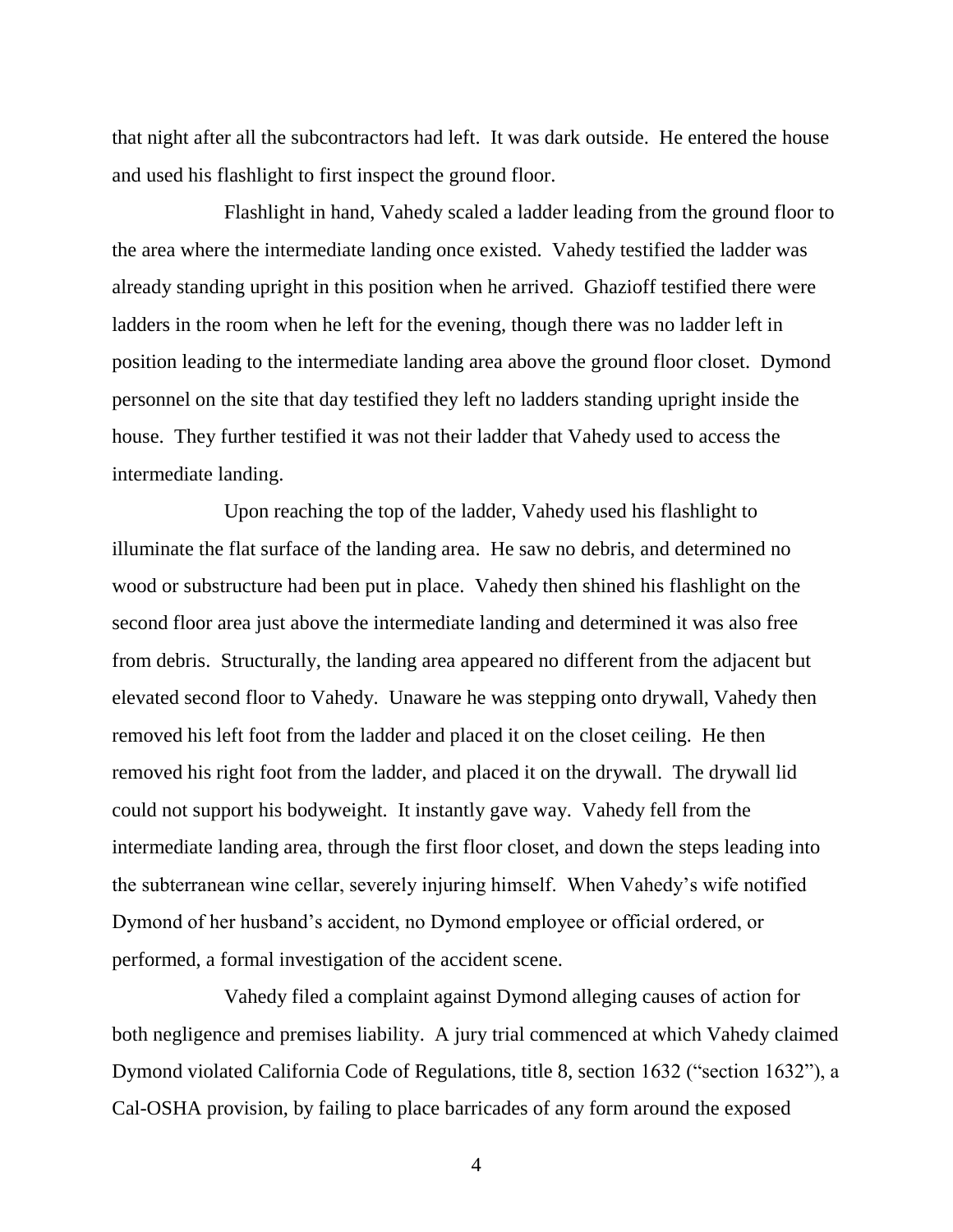edges of an opening in the flooring or to place a cover over the opening capable of supporting 400 pounds. Section 1632, subdivision (a), provides, "[t]his section shall apply to temporary or emergency conditions where there is danger of employees or materials falling through floor, roof, or wall openings, or from stairways or runways," and requires, "[f]loor, roof and skylight openings . . . be guarded by either temporary railings . . . or by covers." (§ 1632, subd. (b)(1).) Title 8, section 1504 of the California Code of Regulations defines an opening as ""an opening in any floor or platform, 12 inches or more in the least horizontal dimension. It includes: stairway floor openings, ladder-way floor openings, hatchways and chute floor openings."

Vahedy presented evidence Dymond"s internal Injury and Illness Prevention Plan (IIPP) contained a "Code of Safe Practices" stating, "[i]t is our policy that everything possible will be done to protect employees, customers, and visitors from accidents . . . Supervisors shall insist that employees observe all applicable Company, State, and Federal safety rules and practices . . . ." Listed within the Code of Safe Practices is a set of "general practices" that employees must follow, including: "[g]uard floor openings by a cover, guardrail, or equivalent." Further, it defines an "opening" as a "gap or void 30 inches or more by 18 inches or more through which an employee can fall to a lower level." The IIPP also required written records be kept documenting each employee"s safety training. Dymond provided no documented safety training to employees. There was conflicting evidence as to whether employees were given on the job safety training.

Over Dymond"s objection, Vahedy"s construction expert, Robert Harding, testified the removal of the intermediate landing area that exposed the drywall lid of the underlying closet created a floor opening as defined by Cal-OSHA provisions and Dymond"s Code of Safe Practices, both of which require the safeguarding of such an opening on all exposed edges, or the installation of a load bearing cover to act as a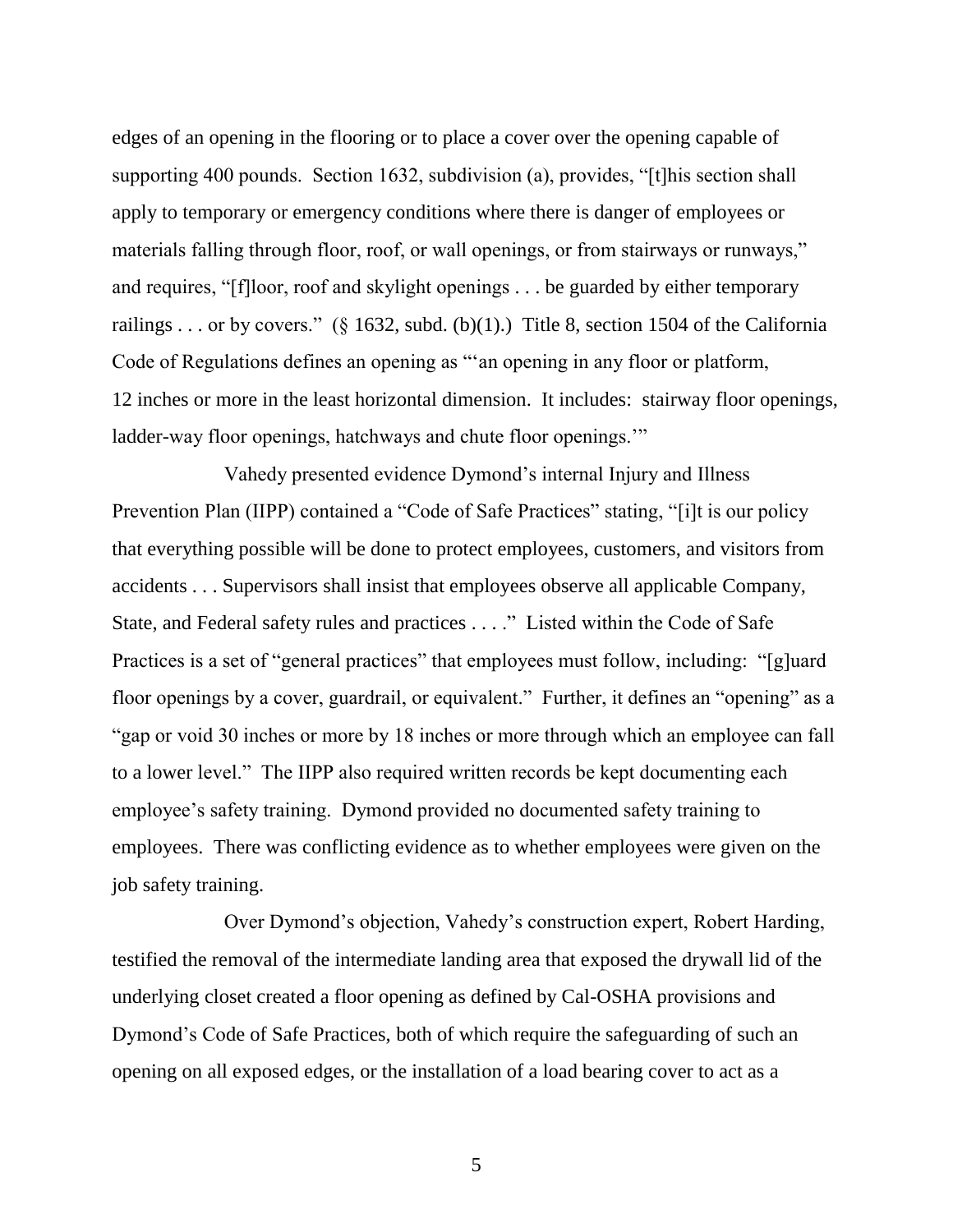"temporary floor." Additionally, Harding testified it was the custom and standard of the industry to safeguard such openings in this manner.

Dymond presented expert testimony the removal of the landing area did not create a floor opening or void in the flooring. Dymond"s expert opined Cal-OSHA provisions did not require the erection of a barricade across the edge of the drywall lid where the intermediate landing previously met the ground floor stairs because the area was not reasonably accessible from that direction. He explained that because the drywall closet ceiling was "not part of a continuous walkway or passageway" it did not constitute "a gap or a void" as defined in Dymond"s Code of Safe Practices.

The trial court instructed the jury on general negligence, negligence per se, and contributory negligence. The jury returned a special verdict in favor of Vahedy, awarding \$1,552,895 in total damages, though also finding him 65 percent at fault in the accident. A judgment on special verdict was entered granting a net award of \$543,513 to Vahedy. Dymond"s subsequent motion for judgment notwithstanding the verdict was denied.

#### **DISCUSSION**

### *A. Negligence Per Se*

Dymond contends there is insufficient evidence to support the jury verdict on a negligence per se theory. In short, it contends negligence per se cannot be based on the alleged violation of the Cal-OHSA provisions because they apply only to protect workers on the construction site, not third persons, such as a homeowner, who might be injured on the jobsite. It also contends there is insufficient evidence to support the conclusion it violated the Cal-OSHA provisions. We disagree.<sup>1</sup>

<sup>1</sup> In view of this conclusion, we need not consider whether Dymond"s Code of Safe Practices stating its policy that everything possible "will be done to protect employees, customers, and visitors from accidents," and pledging to observe all "applicable Company, State, and Federal safety rules and practices" extended the protection of section 1632 to nonemployees.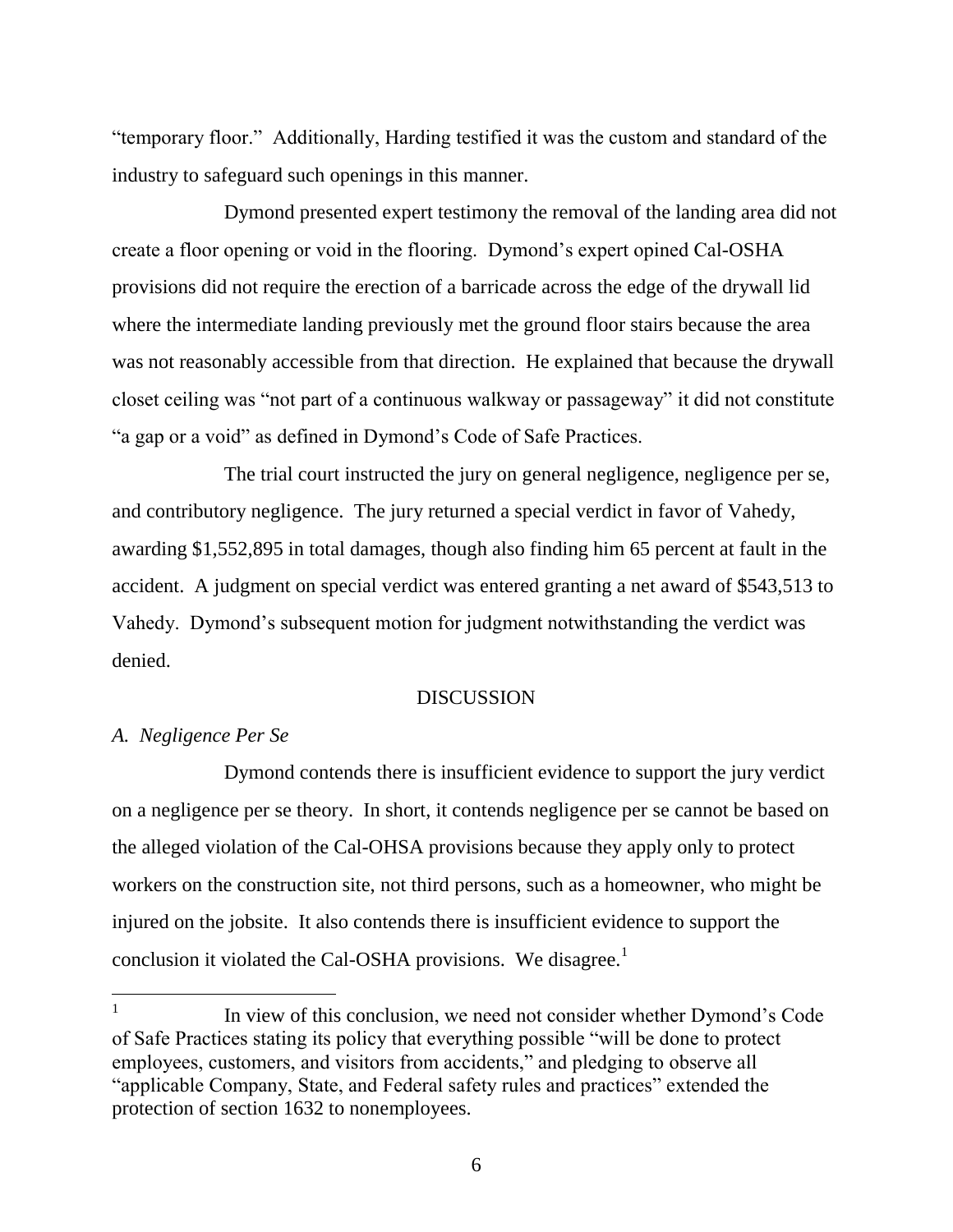To prevail on a negligence cause of action the plaintiff must demonstrate: "(1) defendant"s obligation to conform to a certain standard of conduct for the protection of others against unreasonable risks (duty); (2) failure to conform to that standard (breach of the duty); (3) a reasonably close connection between the defendant"s conduct and resulting injuries (proximate cause); and (4) actual loss (damages)." (*Vasquez v. Residential Investments, Inc.* (2004) 118 Cal.App.4th 269, 279.) In California, the Legislature has codified the common law doctrine of negligence per se in Evidence Code section 669, which allows plaintiffs under certain circumstances to utilize a statutory violation to raise a presumption of negligence. (See *Elsner v. Uveges* (2004) 34 Cal.4th 915, 927 (*Elsner*); *Hoff v. Vacaville Unified School Dist*. (1998) 19 Cal.4th 925, 938 (*Hoff*).)

Evidence Code section 669, subdivision (a), provides, "The failure of a person to exercise due care is presumed if: (1) He violated a statute, ordinance, or regulation of a public entity; (2) The violation proximately caused death or injury to person or property; (3) The death or injury resulted from an occurrence of the nature which the statute, ordinance, or regulation was designed to prevent; and (4) The person suffering the death or the injury to his person or property was one of the class of persons for whose protection the statute, ordinance, or regulation was adopted." Here, the trial court's negligence per se instruction (CACI No. 418) was based on section 1632. The court instructed the jury that if it found Dymond violated that provision, and the violation was a substantial factor in bringing about Vahedy"s harm, it must find Dymond negligent unless it found the violation was excused.

The first two prongs of the negligence per se analysis, violation of a statute and proximate causation, relate to findings of fact and are reviewed under a substantial evidence standard. (*Norman v. Life Care Centers of America, Inc*. (2003) 107 Cal.App.4th 1233, 1247-1248.) Prongs three and four, whether the resulting harm was of the type the statute was designed to prevent, and whether the plaintiff is a member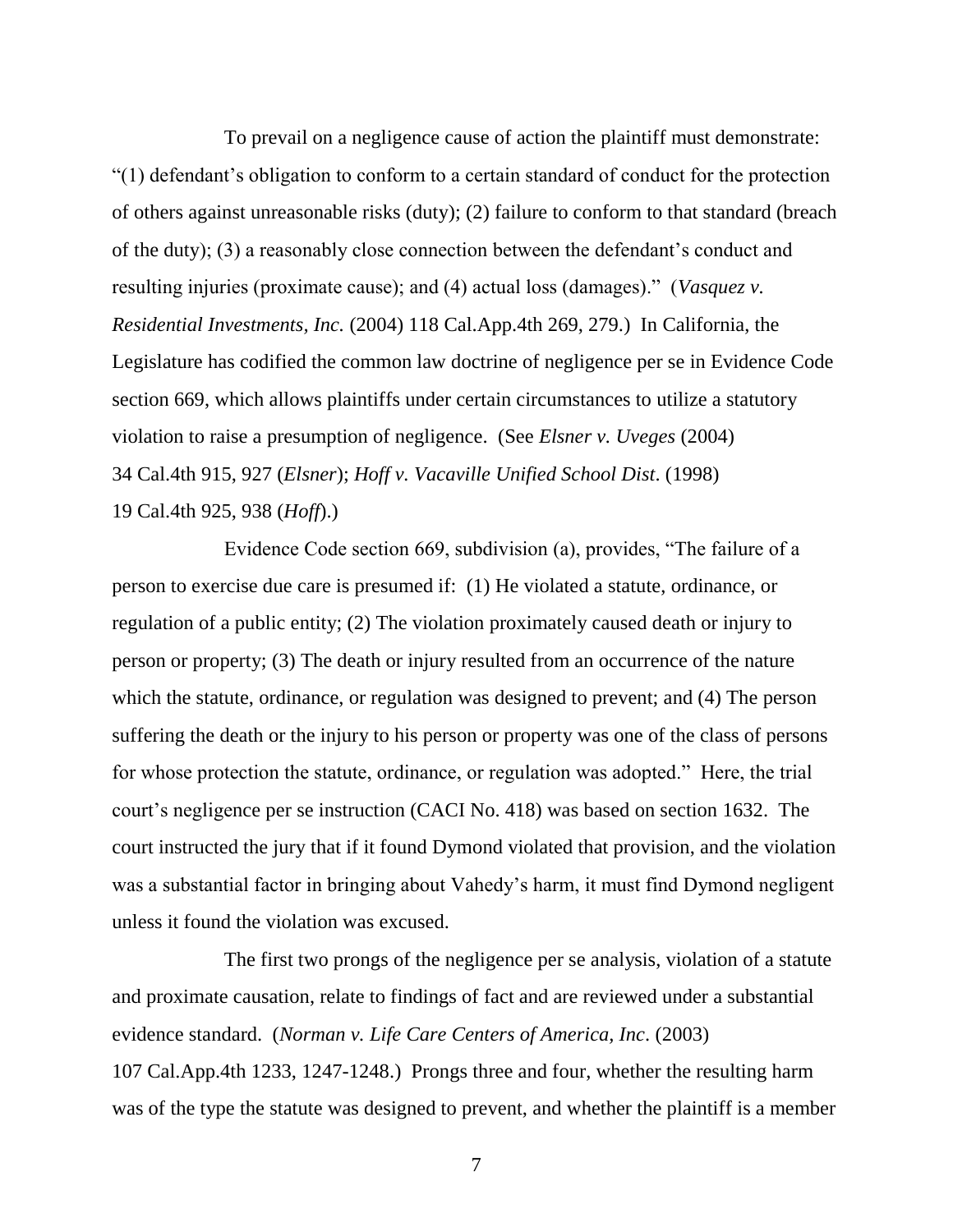of the statute"s intended protected class, are questions of law reviewed de novo. (See *Hoff, supra,* 19 Cal.4th at p. 938; *Achene v. Pierce Joint Unified School Dist.* (2009) 176 Cal.App.4th 757, 765-766.) We consider first the questions of law.

*1. Harm to be Prevented and Class of Persons Protected: Questions of Law* 

There is no dispute Vahedy"s injuries were of the type section 1632 was designed to prevent—he sustained injuries as the result of a fall at a construction project. Rather, Dymond contends Vahedy is not within the class of persons Cal-OSHA provisions, and specifically section 1632, were adopted to protect. Thus, it urges violation of a Cal-OSHA provision cannot be the basis of liability on a negligence per se theory in an action brought by a nonemployee.

There was a time when Dymond would have been correct. In 1971, the Legislature enacted Labor Code section 6304.5, creating "an exception to the long-standing common law rule, codified in Evidence Code section 669, that statutes may be admitted to establish a standard or duty of care in negligence actions[]" (*Elsner, supra,* 34 Cal.4th at p. 923), making Cal-OSHA provisions inadmissible except in "proceedings against employers . . . ." (Stats. 1971, ch. 1751, § 3, p. 3780; see *Brock v. State of California* (1978) 81 Cal.App.3d 752, 756 (*Brock*).) But in 1999, Labor Code section 6304.5, was substantially amended to provide "[s]ections 452 and 669 of the Evidence Code shall apply to this division and to occupational safety and health standards adopted under this division in the same manner as any other statute, ordinance, or regulation."<sup>2</sup>

 $\overline{a}$ 

<sup>2</sup> Labor Code section 6304.5 now provides: "It is the intent of the Legislature that the provisions of this division, and the occupational safety and health standards and orders promulgated under this code, are applicable to proceedings against employers for the exclusive purpose of maintaining and enforcing employee safety. [¶] Neither the issuance of, or failure to issue, a citation by the division shall have any application to, nor be considered in, nor be admissible into, evidence in any personal injury or wrongful death action, except as between an employee and his or her own employer. Sections 452 and 669 of the Evidence Code shall apply to this division and to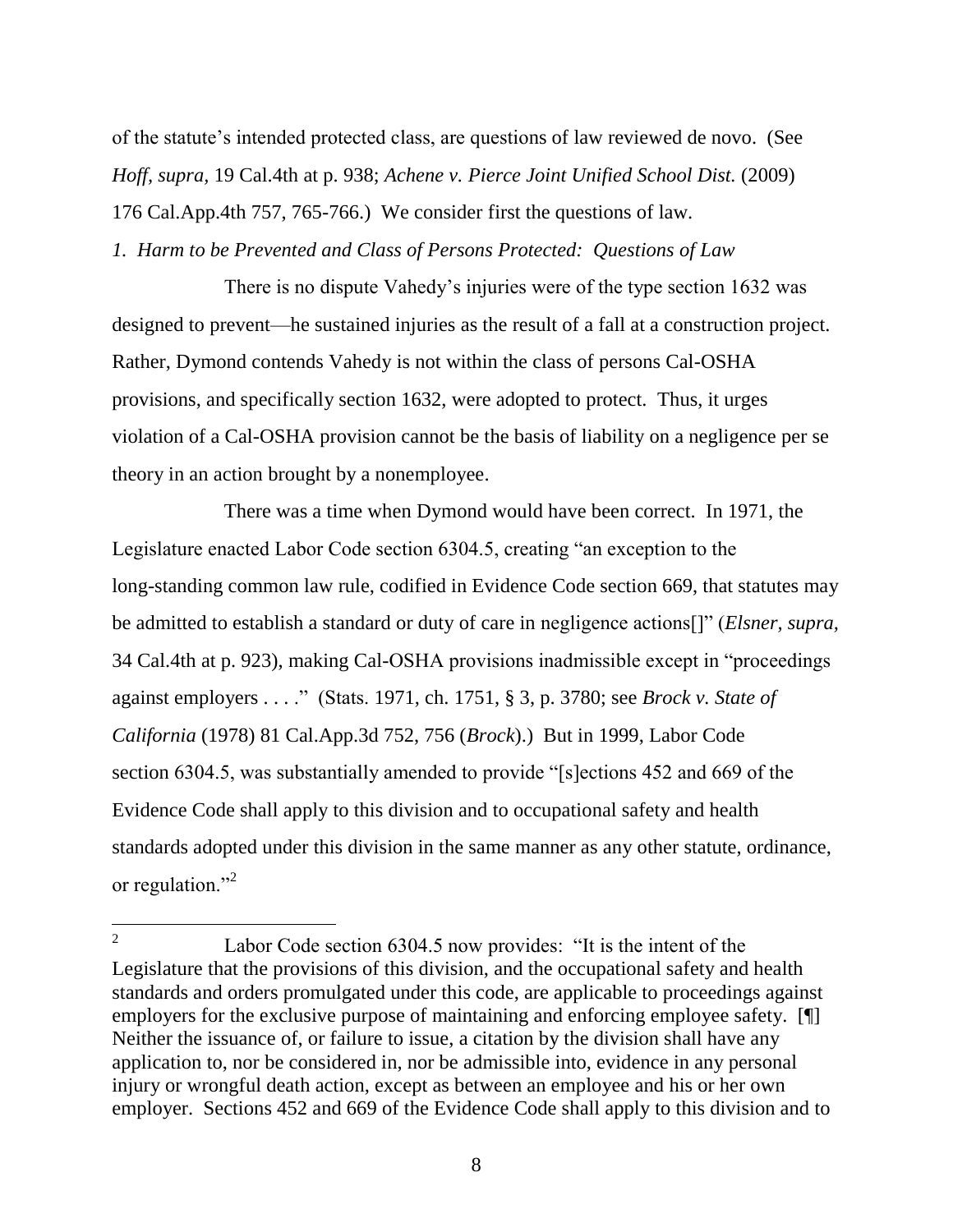In *Elsner, supra,* 34 Cal.4th at page 925, plaintiff was an employee of a subcontractor and was injured on the job in a fall from faulty scaffolding built under the worksite general contractor's supervision. (*Id.* at p. 925.) In the subsequent negligence action, the general contractor sought to exclude "references to Cal-OSHA provisions and their alleged violation" on the grounds section 6304.5 made them "inadmissible for any purpose in an employee"s third party action." (*Id.* at p. 924*.*) The Supreme Court held under the Labor Code section 6304.5 as amended "henceforth, Cal-OSHA provisions are to be treated like any other statute or regulation and may be admitted to establish a standard or duty of care in *all* negligence and wrongful death actions, including third party actions." (*Id.* at p. 928, italics added.) "[P]laintiffs may use Cal-OSHA provisions to show a duty or standard of care to the same extent as any other regulation or statute, whether the defendant is their employer or a third party. The lone exception arises when the state is the defendant based on actions it took or failed to take in its regulatory capacity; in such cases, Cal-OSHA provisions remain inadmissible to show liability based on breach of the statutory duty to inspect worksites and enforce safety rules." (*Id.* at pp. 935-936.)<sup>3</sup>

While acknowledging the holding in *Elsner*, Dymond nonetheless argues Cal-OSHA provisions and section 1632 specifically, by their own terms, apply only to

occupational safety and health standards adopted under this division in the same manner as any other statute, ordinance, or regulation. The testimony of employees of the division shall not be admissible as expert opinion or with respect to the application of occupational safety and health standards. It is the intent of the Legislature that the amendments to this section enacted in the 1999-2000 Regular Session shall not abrogate the holding in *Brock*[*, supra,*] 8l Cal.App.3d 752."

<sup>3</sup> In *Elsner*, because the accident occurred prior to the amendment of Labor Code section 6304.5, the Supreme Court ultimately found reversible error due to the lower court's retroactive application of the burden-shifting component of the negligence per se analysis. (*Elsner, supra*, 34 Cal.4th at p. 938.) However, we are still bound by the Supreme Court's interpretation of the amendments.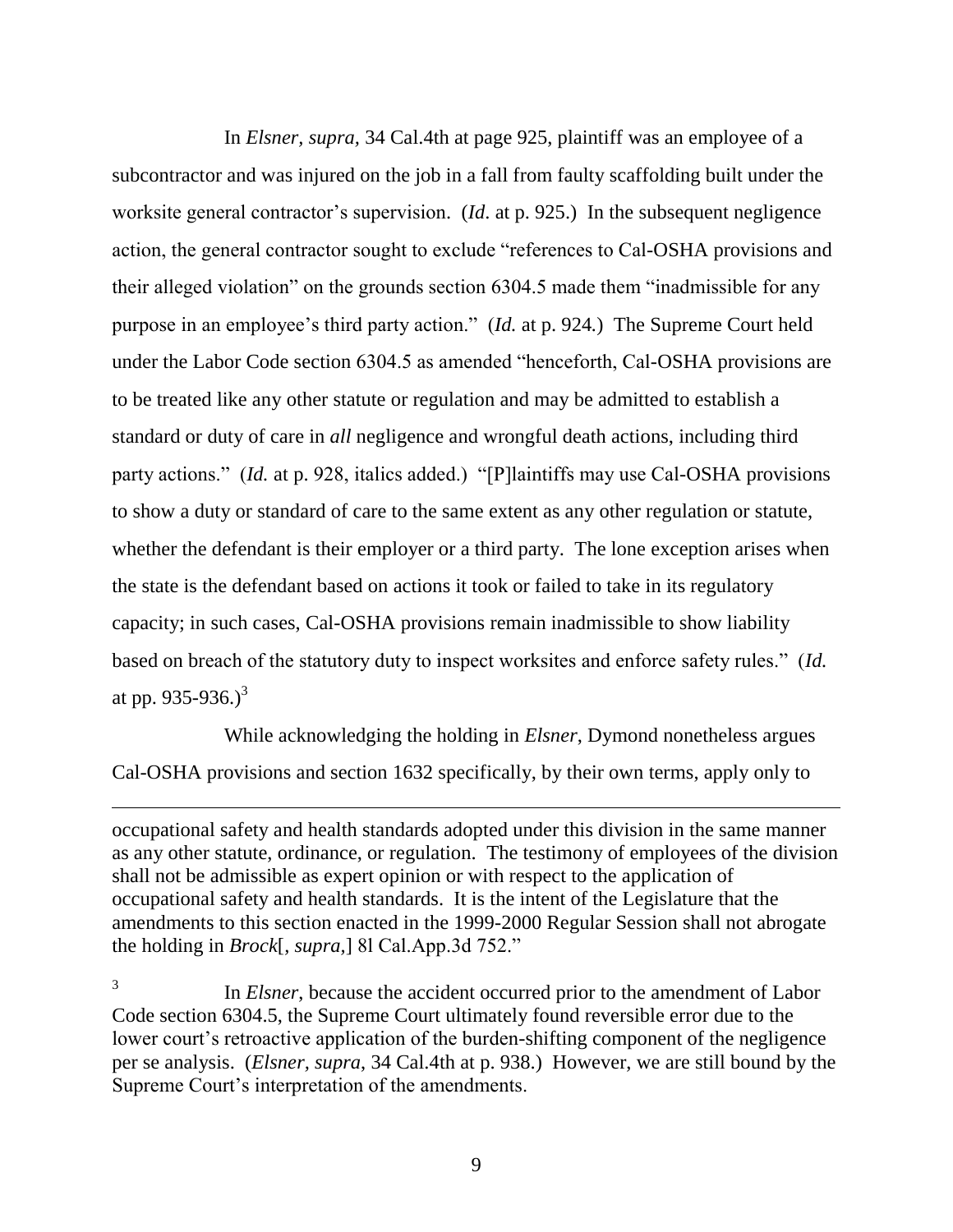contractors, their employees, and workers on the site. Thus, Vahedy, as the homeowner, does not fall within the protected class for negligence per se purposes. It is wrong.

Preliminarily, Dymond"s reliance on *Felmlee v. Falcon Cable TV* (1995) 36 Cal.App.4th 1032, is misplaced. It held Cal-OSHA provisions inadmissible to establish duty absent an employee-employer relationship between plaintiff and defendant. (*Id.* at p. 1039.) But that case was based on the *original version* of Labor Code section 6304.5, not the current version. Similarly, Dymond"s reliance on *Brock, supra,*  8l Cal.App.3d 752, another case holding Cal-OSHA regulations inadmissible in actions by a nonemployee, is misplaced. Although the amended Labor Code section 6304.5, states the Legislature intended the amendment would "not abrogate the holding in *Brock*" *Elsner*, *supra*, 34 Cal.4th at page 932, explained the reference to *Brock* was intended only to preserve the narrow exception to admissibility in "suits against the State of California based on the duty to inspect worksites and enforce safety rules . . . ." We, of course, are bound by that conclusion. (*Auto Equity Sales, Inc. v. Superior Court of Santa Clara County* (1962) 57 Cal.2d 450, 455.)

Dymond points to Labor Code section 6300, which reads in part, "[Cal-OSHA] is hereby enacted for the purpose of assuring safe and healthful working conditions for all California working men and women . . . ." While there is no doubt California"s workers were the primary group of persons the Legislature enacted Cal-OSHA to protect, given the 1999 amendments to Labor Code section 6304.5 that authorized use of Cal-OSHA provisions in all actions, we cannot read Labor Code section 6300 as anything more than a general statement of purpose of Cal-OSHA, not a limitation on use of its provisions.

Dymond also points to the first paragraph of the Labor Code section 6304.5, as amended, which reads in part, "[i]t is the intent of the Legislature that the provisions of this division, and the occupational safety and health standards and orders promulgated under this code, are applicable to proceedings against employers for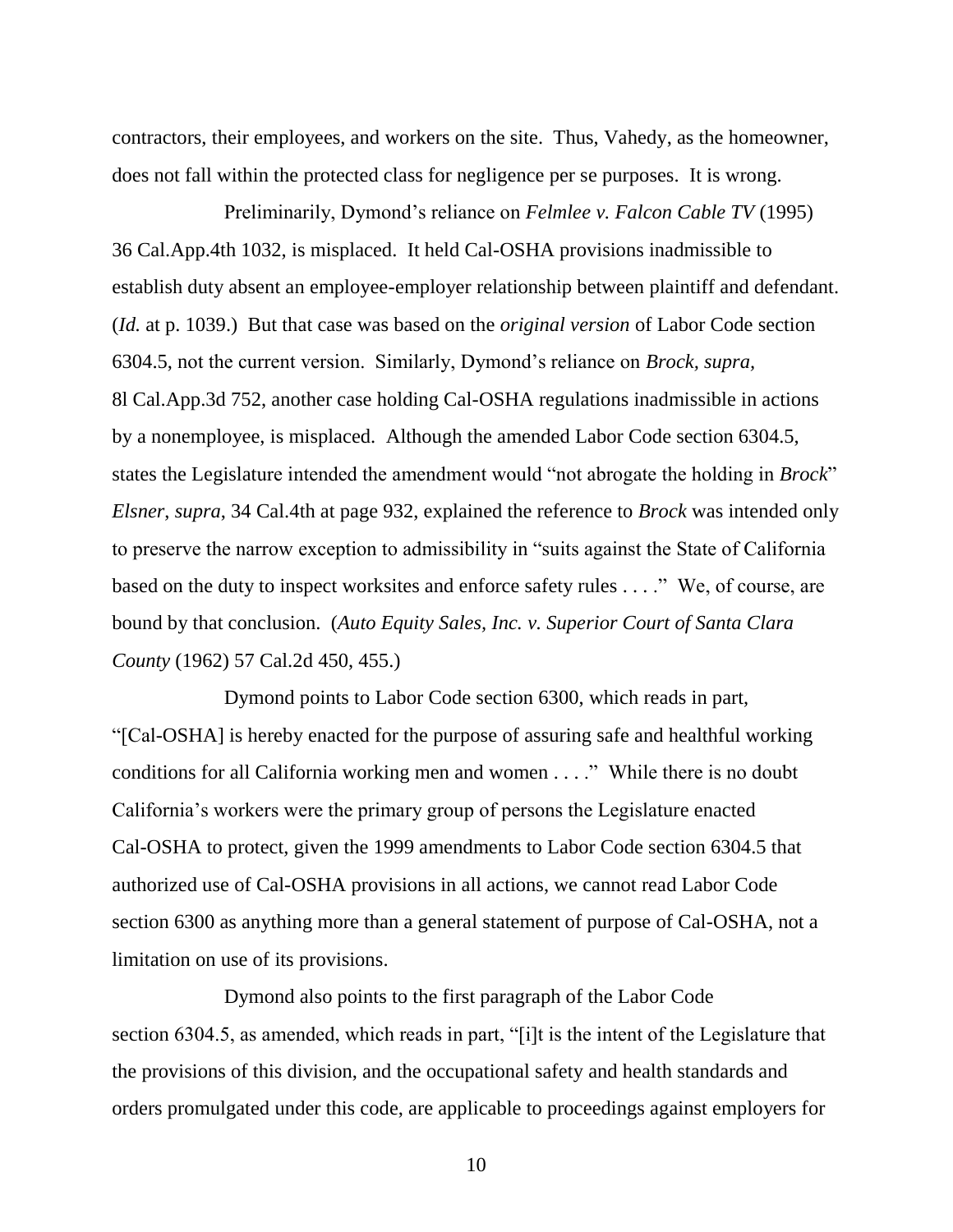the exclusive purpose of maintaining and enforcing employee safety." But, in *Elsner* the Supreme Court recognized a subject matter division between the first paragraph, relied upon by Dymond, and the second paragraph of Labor Code section 6304.5. "The first paragraph of [Labor Code] section 6304.5 addresses the applicability of Cal-OSHA provisions to administrative proceedings brought by the Division of Occupational Safety and Health against employers to enforce worker safety standards. The provisions of Cal-OSHA are broadly applicable to such proceedings. This paragraph has no bearing on [trial court personal injury] actions such as the one in this case. [¶] The second paragraph of [Labor Code] section 6304.5 catalogues the rules for the admissibility of Cal-OSHA provisions in trial court personal injury and wrongful death actions." (*Elsner, supra*, 34 Cal.4th at p. 935.) In other words, Dymond mistakenly relies on language that relates to the applicability of Cal-OSHA regulations in administrative proceedings that has no bearing on the use of Cal-OSHA regulations in private actions, like the one before this court. $4$ 

Although *Elsner* involved a worker"s action for jobsite injuries against a third party, Dymond offers no compelling argument as to why its holding is not equally applicable to a negligence action by a nonworker who is on the premises. Indeed, *Cappa v. Oscar C. Holmes, Inc*. (1972) 25 Cal.App.3d 978, 982 (*Cappa*), is instructive in this regard. In *Cappa*, plaintiff parked on the second floor of a parking garage that was under construction in a section open for public use. He decided to take a shortcut through an "incompleted area" void of "fences or railings[,]" where he fell over the side and was

 $\overline{a}$ 

<sup>4</sup> Similarly, California Code of Regulations, title 8, section 1502, subdivision (a), mentioned in passing by Dymond, which provides, "[t]hese orders establish minimum safety standards whenever employment exists in connection with the construction, alteration, painting, repairing, construction maintenance, renovation, removal, or wrecking of any fixed structure or its parts" evidences Cal-OSHA's primary intent to protect workers, but does not limit the class of persons protected by Cal-OSHA to employees or contractors.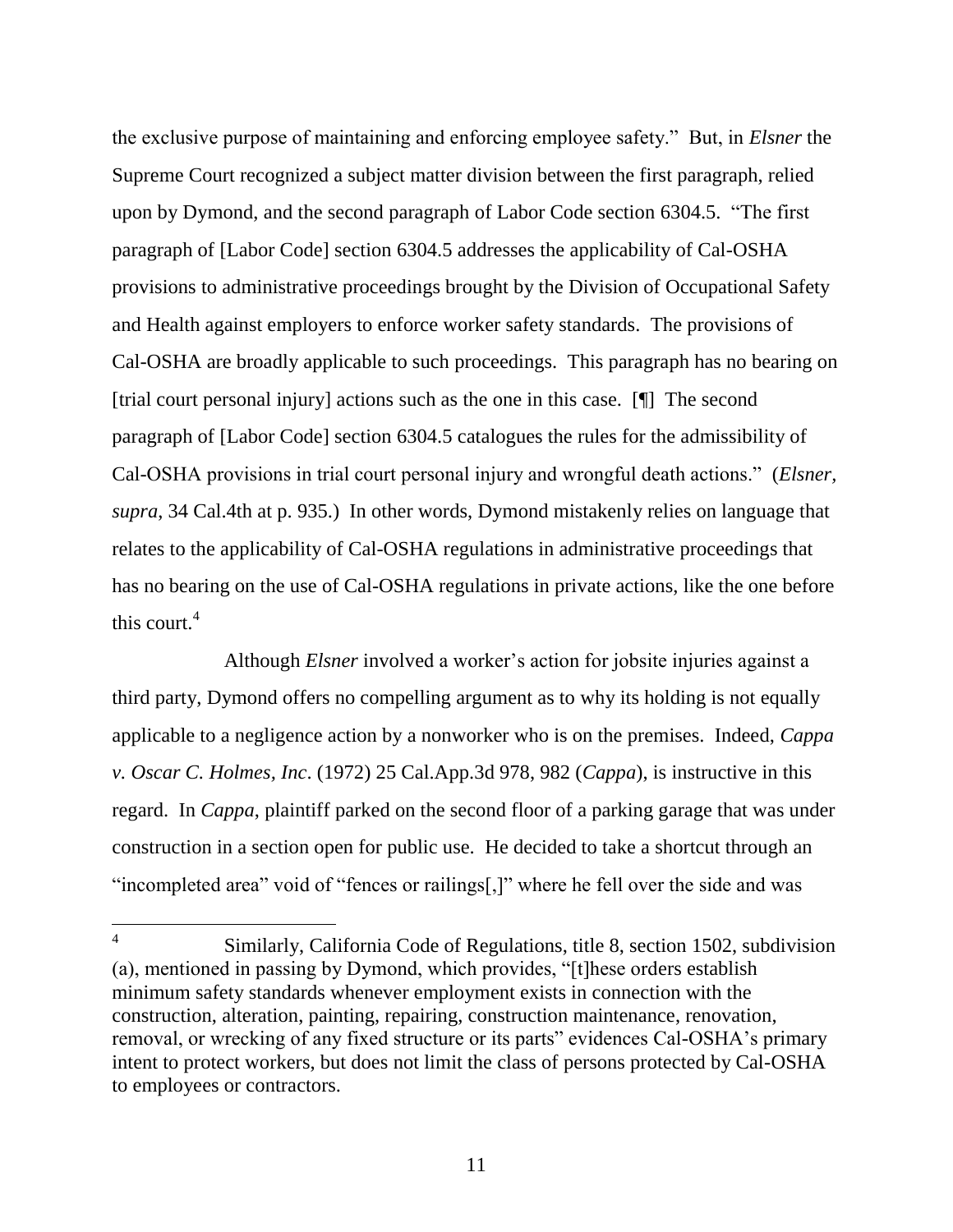injured. (*Id.* at p. 980.) In the ensuing negligence action brought against the contractor, the trial court instructed the jury on negligence per se based on a prior version of section 1632 that read, "(a) If sheathing or any other surfacing provides a passageway that extends to any side of a floor or roof opening through which a man or material might fall, such opening shall be covered with planks or other secure covering of adequate strength to support any load that might be placed thereon, or it shall be fenced on all sides by a railing and toeboard." (*Cappa, supra,* 25 Cal.App.3d at p. 981, fn. 1.) On appeal, the court rejected defendant"s argument the safety order was intended only for the protection of workers on the jobsite and was thus inadmissible to prove negligence per se. (*Cappa, supra,* 25 Cal.App.3d at p. 981.) The *Cappa* court held that although the primary purpose of the safety order was the protection of workers, "it has consistently been held, at least where the safety order does not indicate the contrary, that persons consensually on the premises to which a safety order applies also come within its protection." (*Id.* at pp. 981-982.)

Dymond offers no convincing argument as to why the rationale of *Cappa* does not apply here. Vahedy, the homeowner, is certainly a person consensually on the worksite. Dymond"s contention modifications to section 1632 and Labor Code section 6304.5 made after *Cappa* eviscerate *Cappa*"*s* reasoning is unavailing. Dymond notes the version of section 1632 addressed in *Cappa* concerned "a floor or roof opening through which *a man or material* might fall" (*Cappa, supra*, 25 Cal.App.3d at p. 981, fn. 1, italics added), whereas section 1632 now applies in situations "where there is danger of *employees or materials* falling . . . ." (§ 1632, subd. (a), italics added.) But the exchange of the word "employee" for the word "man" suggests nothing more than a move toward gender neutrality in the provision"s wording, not a change in the persons safeguarded by the safety regulation.

Furthermore, even if the 1971 enactment of Labor Code section 6304.5 restricting the use of Cal-OSHA regulations in third party negligence per se actions made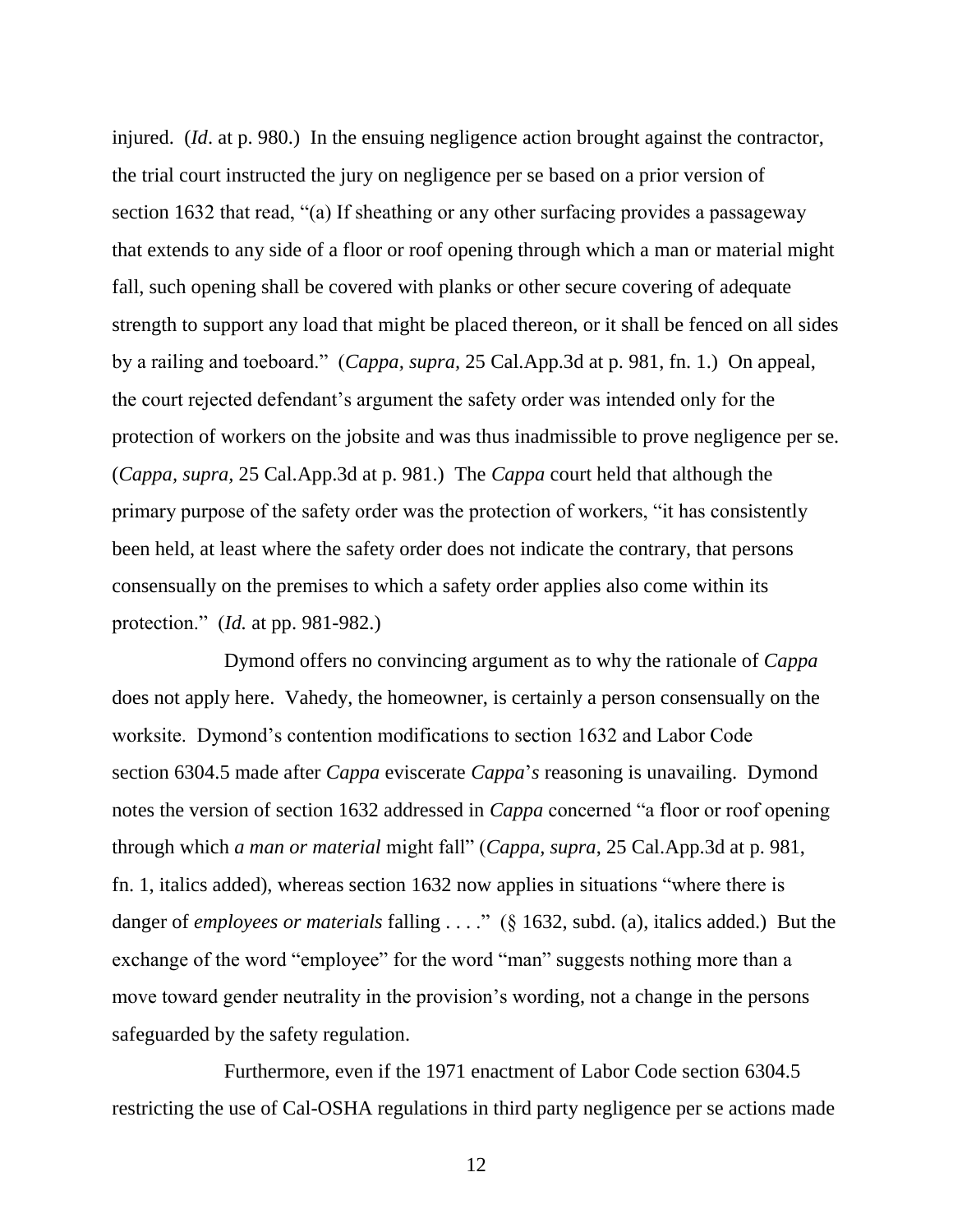*Cappa's* reasoning obsolete,<sup>5</sup> the 1999 amendment revived it. As the Supreme Court in *Elsner* reasoned, "the most sensible explanation of the ... amendment is ... [it] restor[ed] the pre-1971 state of affairs, under which statutes could be admitted to establish a presumption of negligence only when the requirements of Evidence Code section 669 were met . . . ." (*Elsner*, *supra*, 34 Cal.4th at p. 931.) Indeed, *Elsner* cited *Porter v. Montgomery Ward & Co., Inc*. (1957) 48 Cal.2d 846 (*Porter*), in which a business invitee consensually on the premises relied on violation of a Cal-OSHA regulation to raise a presumption of negligence, as an example of the now restored pre-1971 use of Cal-OSHA regulations by third parties in negligence per se actions. (See *Elsner, supra,* 34 Cal.4th at p. 926.) The Supreme Court's citation of *Porter* indicates it recognized Cal-OSHA regulations were used prior to 1971 by nonemployees in negligence actions, and that it anticipated their continued use in this manner after the amendments to Labor Code section 6304.5, provided the specific regulation permitted such use. This view also is consistent with the sweeping language of Labor Code section 6304.5, "[s]ections 452 and 669 of the Evidence Code shall apply to this division and to occupational safety and health standards adopted under this division *in the same manner as any other statute, ordinance, or regulation*." (Italics added.)

We note further, the rationale expressed by the Supreme Court in *Porter* is equally germane here, "a distinction between a person who enters a department store at the direction of his employer and one who comes there for the same purpose on his own initiative would be unreasonable and productive of anomalous results." (*Porter, supra,*  48 Cal.2d at p. 849.) Refusing to extend the protection of a safety regulation to persons rightfully present at the worksite because they are not "employed by someone" would be nonsensical. (*Ibid*.) By refusing to adopt Dymond"s interpretations of section 1632 and

 $5<sup>1</sup>$ <sup>5</sup> Although *Cappa* was decided in 1972, plaintiff"s injury and the trial occurred prior to the operative date of the original statute. (See *Cappa, supra*, 25 Cal.App.3d 978; previous Labor Code section 6304.5.)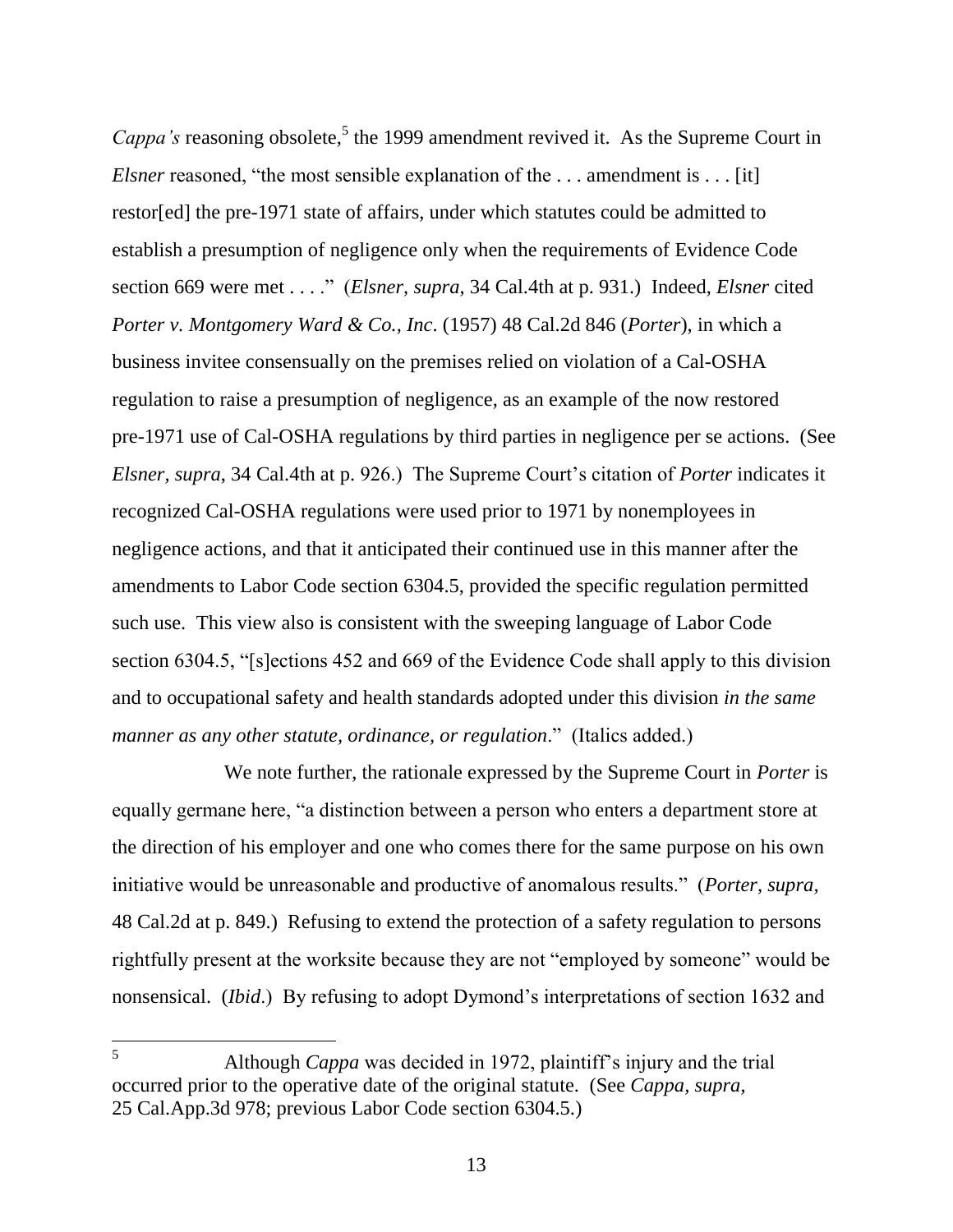Labor Code section 6304.5 we avoid producing precisely this sort of bizarre outcome. After considering the 1999 amendments to the Labor Code, it is difficult to conceive the Legislature intended something different.

*2. Violation of Statute and Proximate Cause: Questions of Fact* 

Having concluded Cal-OSHA, and section 1632 specifically, were properly applied by the trial court within the negligence per se context of this case, we turn to whether a violation of the safety regulation was established and was the proximate cause of Vahedy"s injuries. (See *Norman v. Life Care Centers of America, Inc*. (2003) 107 Cal.App.4th 1233, 1247 [violation of statute, ordinance, or regulation generally a question of fact].) There is no dispute as to the latter and there is substantial evidence of the former.

In applying the substantial evidence standard of review, "All conflicts in the evidence are resolved in favor of the prevailing party, and all reasonable inferences are drawn in a manner that upholds the verdict. [Citation.]" (*Holmes v. Lerner* (1999) 74 Cal.App.4th 442, 445.) ""When a finding of fact is attacked on the ground that there is not any substantial evidence to sustain it, the power of an appellate court *begins* and *ends* with the determination as to whether there is any substantial evidence contradicted or uncontradicted which will support the finding of fact." [Citations.]" (*Foreman & Clark Corp. v. Fallon* (1971) 3 Cal.3d 875, 881.)

Dymond contends substantial evidence could not support a finding that there was a "floor opening," or void in the floor, because there was no floor. It is Dymond"s position, as its expert articulated at trial, that no "opening" could exist on a stairway or landing that was completely removed and therefore did not exist. Dymond does not challenge the jury"s finding the area was not safeguarded according to the requirements of the regulation. It simply asserts no safeguarding was required because there was no "opening."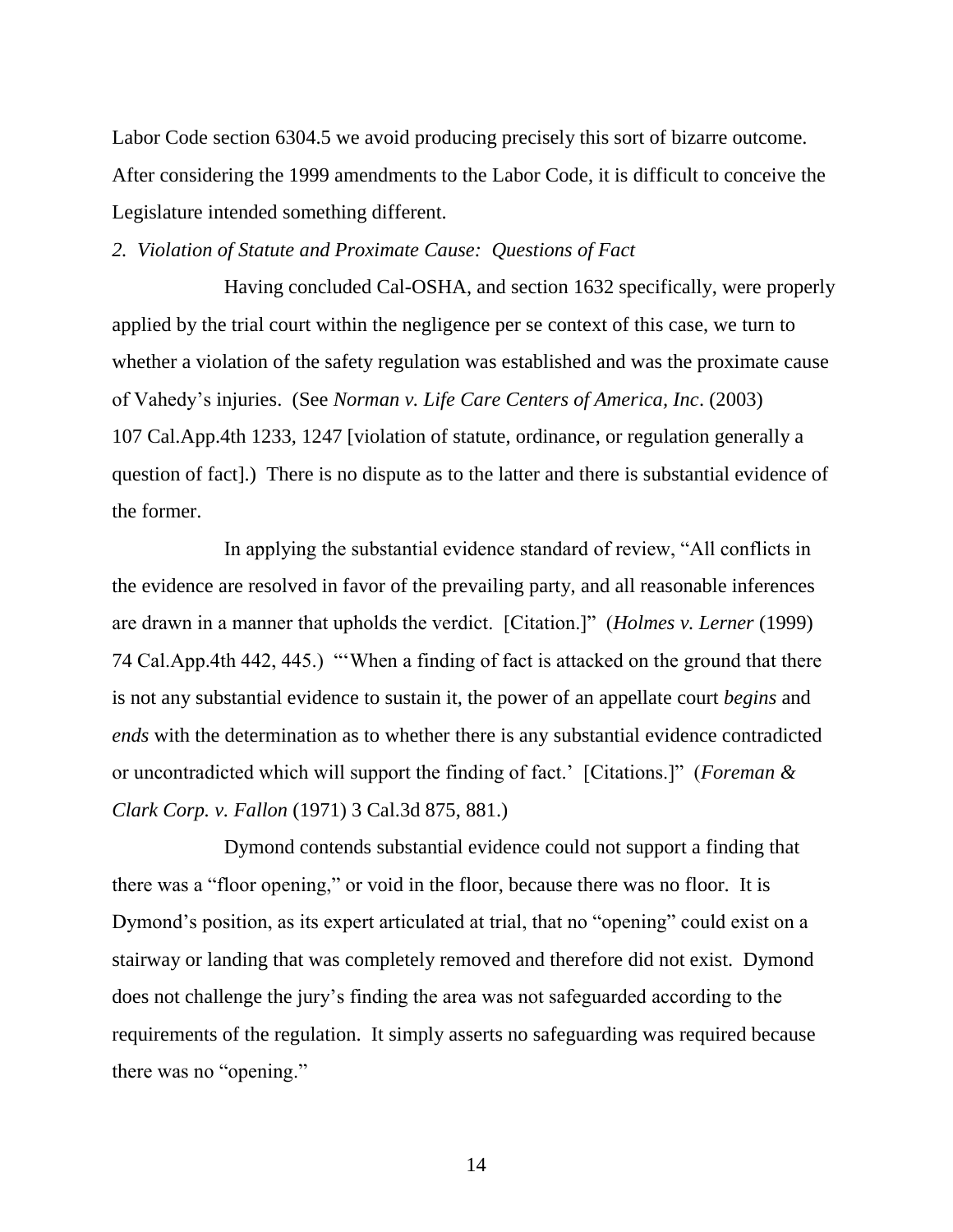There is evidence Dymond removed the ground floor stairs leading to the intermediate landing and the landing itself. What remained just beneath where the landing area previously existed was the lid of the underlying ground floor closet, a flat drywall surface incapable of bearing a person"s weight. Dymond left this drywall surface in place and unguarded precisely where just hours before there had been a load bearing floor. Vahedy"s expert testified the removal of the landing created an "opening" as defined by California Code of Regulations, title 8, section 1504, which describes "an opening in any floor or platform, 12 inches or more in the least horizontal dimension. It includes: stairway floor openings, ladderway floor openings, hatchways and chute floor openings." Dymond"s expert disagreed, but the jury was free to choose the more convincing opinion. The jury could reasonably conclude Dymond created an "opening" and was required to safeguard that opening pursuant to section 1632.

#### *B. Common Law Negligence*

Although we conclude substantial evidence supports the jury"s verdict on a negligence per se theory, we also turn briefly to the alternate common law negligence theory. The jury was instructed on both statutory and common law negligence. The special verdict found Dymond 35 percent negligent and Vahedy 65 percent at fault but did not distinguish as to the theory used.

Dymond contends, as a matter of law, it had no duty to erect a barricade to prevent access to the landing area. "The threshold element of a cause of action for negligence is the existence of a duty to use due care toward an interest of another that enjoys legal protection against unintentional invasion [citations]. Whether this essential prerequisite to a negligence cause of action has been satisfied in a particular case is a question of law to be resolved by the court. [Citations.]" (*Bily v. Arthur Young & Co*. (1992) 3 Cal.4th 370, 397.)

We have already concluded section 1632 is applicable. This regulation therefore is relevant to establish the standard of care for the framing industry in relation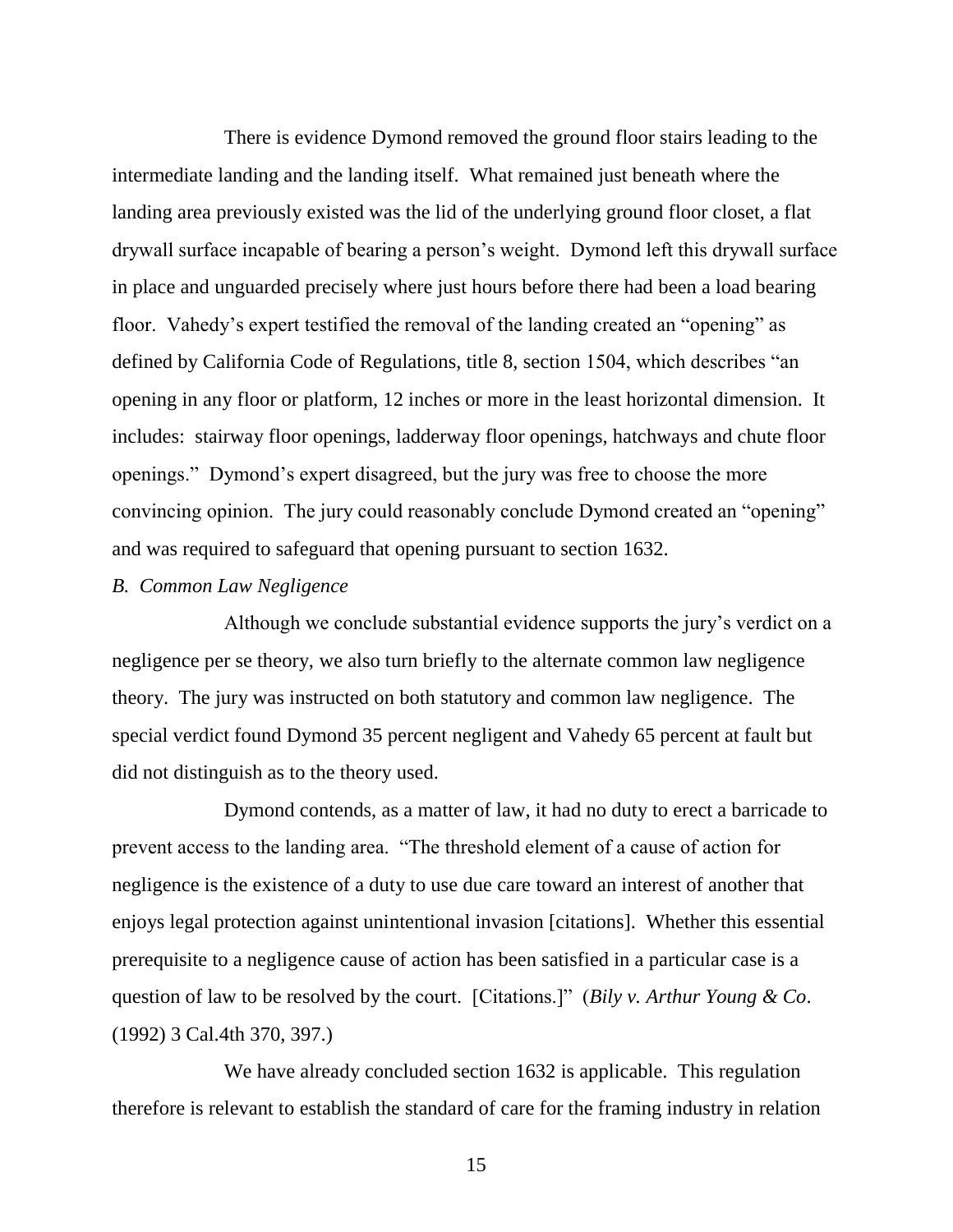to the safeguarding of fall hazards. The jury found Dymond breached that standard of care by failing to abide by the statutory requirements of section 1632. Dymond nonetheless asserts the harm suffered by Vahedy was simply too unforeseeable to impose a duty here. We disagree.

The day of the accident Dymond"s supervisor on the jobsite, Guerrero, informed everyone on the jobsite the area surrounding the staircase project was "very dangerous." He gave instructions that all persons should use a ladder outside to access the second floor, rather than use one inside the house. Thus, Dymond personnel were quite aware of the dangerous conditions created by the staircase project. Specifically, they were conscious of the risks facing those attempting to access the second floor from inside the house.

Dymond asserts there was no reason to think Vahedy would visit the house on the night of the accident, let alone scale a ladder leading to an area of the home he knew was under heavy construction, in the dark, with only a flashlight illuminating his path. The evidence suggests otherwise. Dymond personnel knew Vahedy regularly visited the worksite in the evenings. He had personally met Rick Dymond at the house on at least two prior occasions. At both meetings, the two used flashlights because portions of the house were without electricity. Further, any person arriving at the worksite after Dymond left for the day, or any person not present the day before who beat Dymond to the worksite the next morning, would not immediately know to walk around the back of the house to access the second floor. Thus, it was foreseeable Vahedy, or some other person consensually on the premises, might encounter the dangerous conditions presented by the staircase project before Dymond resumed work the next day.

Dymond contends imposing a duty here is unwarranted because "tort law is not designed to protect people from their own stupidity[,]" and because no "reasonable